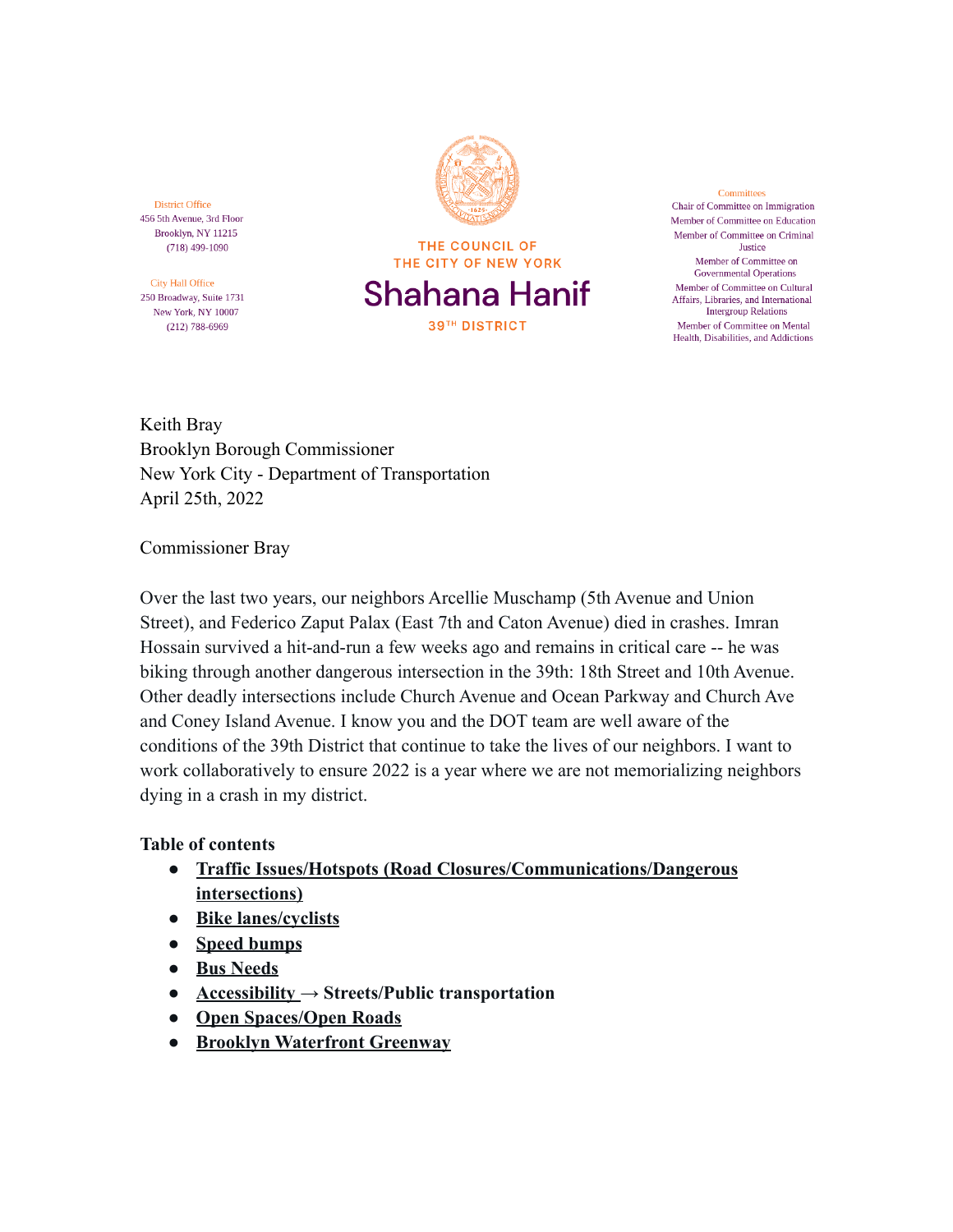## <span id="page-1-0"></span>**Traffic Issues/Hotspots (Road Closures/Communications/Dangerous intersections/Schools+Crossing Guards)**

- **- Seeley Street:** Huge traffic problem 135 neighbors have organized meetings and are engaged with DOT and our offices - an update would be great!
	- Residents really want to make sure their voices are heard in this process how can they do that effectively?
		- Studying one-way request wants the support of CB 7

## **- Traffic calming at Church Ave & McDonald Ave Intersection**

**-** The intersection of Church and McDonald Avenue is extremely dangerous and demands attention. Over the last five years, at least 19 vehicle-related crashes were reported at this intersection, resulting in more than 20 individuals injured, including pedestrians, cyclists, and motorists – far more than what any community should see. Cars and trucks regularly speed through, run red lights, and intimidate pedestrians crossing in crosswalks, which include a large number of school children and families with young children and strollers who cross here to get to PS 130/230. The intersection also has high pedestrian traffic due to the several food markets, restaurants, a bar, and retail stores on or next to all four corners.

## **- Crosswalk at Vanderbilt Street and Prospect Avenue**

- Brooklyn desperately needs a crosswalk and light at Prospect Avenue and Vanderbilt Street with several schools in the area and increased use of the park during COVID, as well as increased car traffic during this time, it has become increasingly dangerous.

## **- Prospect Expressway**

**-** Can we design and construct a sound barrier along the Prospect Expressway to improve the air and noise pollution at Greenwood Playground? There is also interest from the community for a mural.

## **- Grand Army Plaza**

- Reduce rats at Grand Army Plaza by using sealed garbage cans around the berms
- Make Union Street one-way with an added bike lane from 3rd Ave to Grand Army Plaza

## **- Street lights/red lights**

- 7th/8th Avenues
- Plaza St West between Flatbush and Berkeley
- Motorbikes running red lights at Bartel Pritchard Square
- Adding lights to some of the soccer fields at the Parade Ground

## **- Safety issue at 1 River Park on Atlantic and Hicks**

- No street lamp
- Ignoring stop signs
- **- Reopen Carroll Street Bridge to bike + pedestrian traffic only**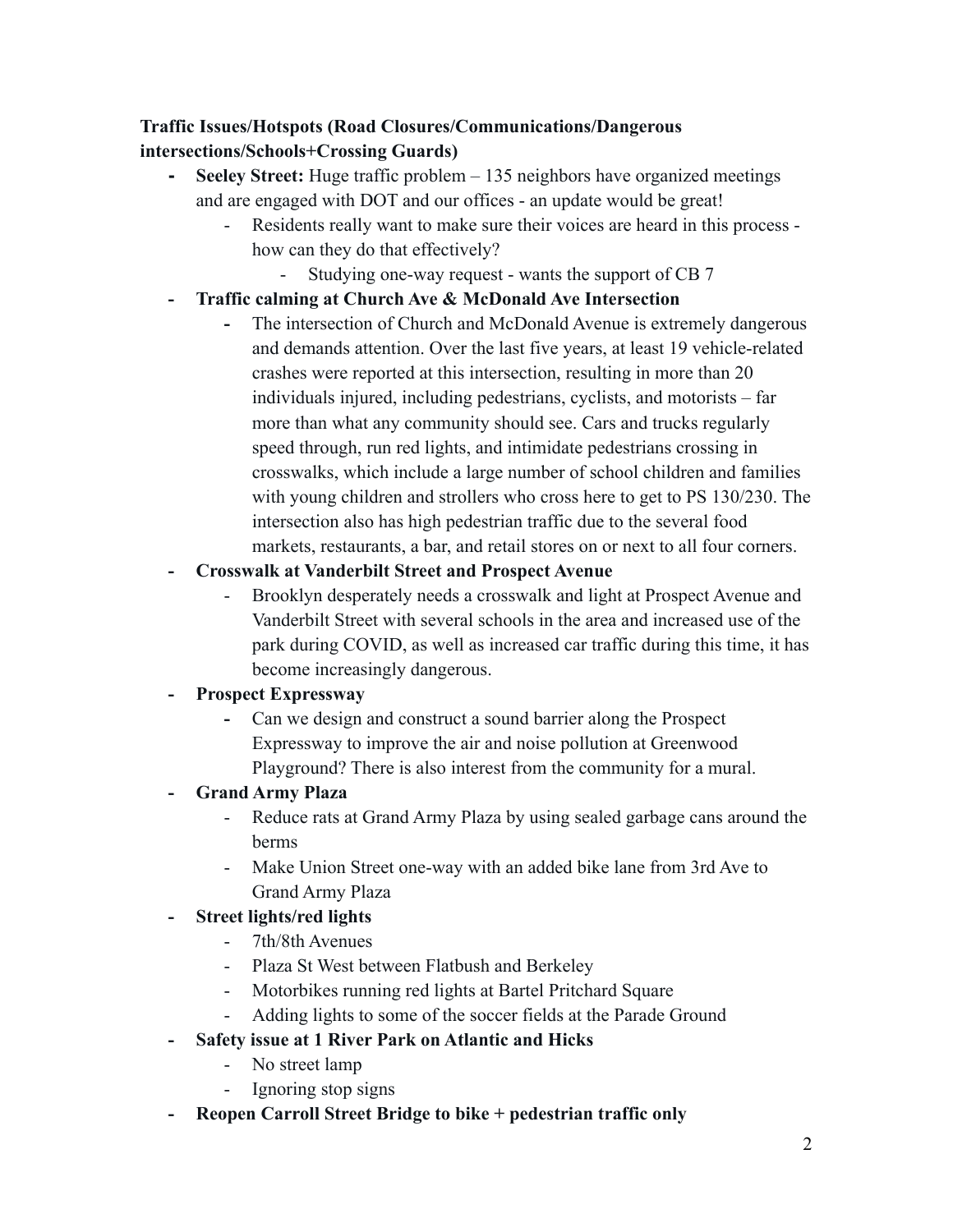- **-** School fire lanes are regularly illegally parked in. One of the most glaring and dangerous examples is at MS 51 on 5th Ave where the buses double-park into the bike and traffic lane on 5th Ave causing very dangerous situations for all road users and dismissed students.
- **Berkeley and 8th Avenue** around 5 pm on a weekday -- increase in trucks and larger vehicles trying to take that route along with a larger number of vehicles of all types.
- **Caton Avenue** is one-lane road in each direction south of the Parade Grounds. It is currently designated as a local truck route and is frequently clogged with trucks that reduce air quality along the Parade Grounds, an area specifically designed to elicit heavy breathing.
- **- Union Street traffic, trucks, etc.**
	- Concerns are raised to our office about the Union Street Squad 1 fire department being stuck in avoidable traffic on Union between 6th-7th Aves.
	- **6th ave between Union and Flatbush** has been turned into a one-way street due to the construction of the new water main project.

### <span id="page-2-1"></span>**Bus Needs**

### <span id="page-2-0"></span>- Bus Shelter requested at **Flatbush Ave and Grand Army Plaza Bike lanes/Bicyclists**

# • Repave Ocean Parkway Bike Lanes

- Protected Court Street Bike Lane
	- Biking down Court Street going south after Atlantic Ave. is a harrowing experience. Despite the right lane being designated as a "shared" lane, and the bike traffic on Court being quite high, cars pretty much always try to edge around anyone on a bike; it's dangerous and scary. Furthermore, because there is no southbound bike lane any further than Amity St. on nearby Henry St either, biking into Cobble Hill and Carroll Gardens from the north is very difficult.
- Bike parking needed at President St. between Columbia and Hicks
- Bicycle traffic at Smith Street, between President St. and 1st Place
- On the corner of Union and 8th Avenue, DOT adhered these rubber and plastic raised speed bumps and they have since fallen off the road. Can we get them replaced?
- Possibility of a protected bike lane on Union Street?

### <span id="page-2-2"></span>**Accessibility**

- **●** Ramps at Chester Avenue
- **●** Crosswalk assistance for the visually impaired: 207 Prospect Park Southwest, Brooklyn, NY 11218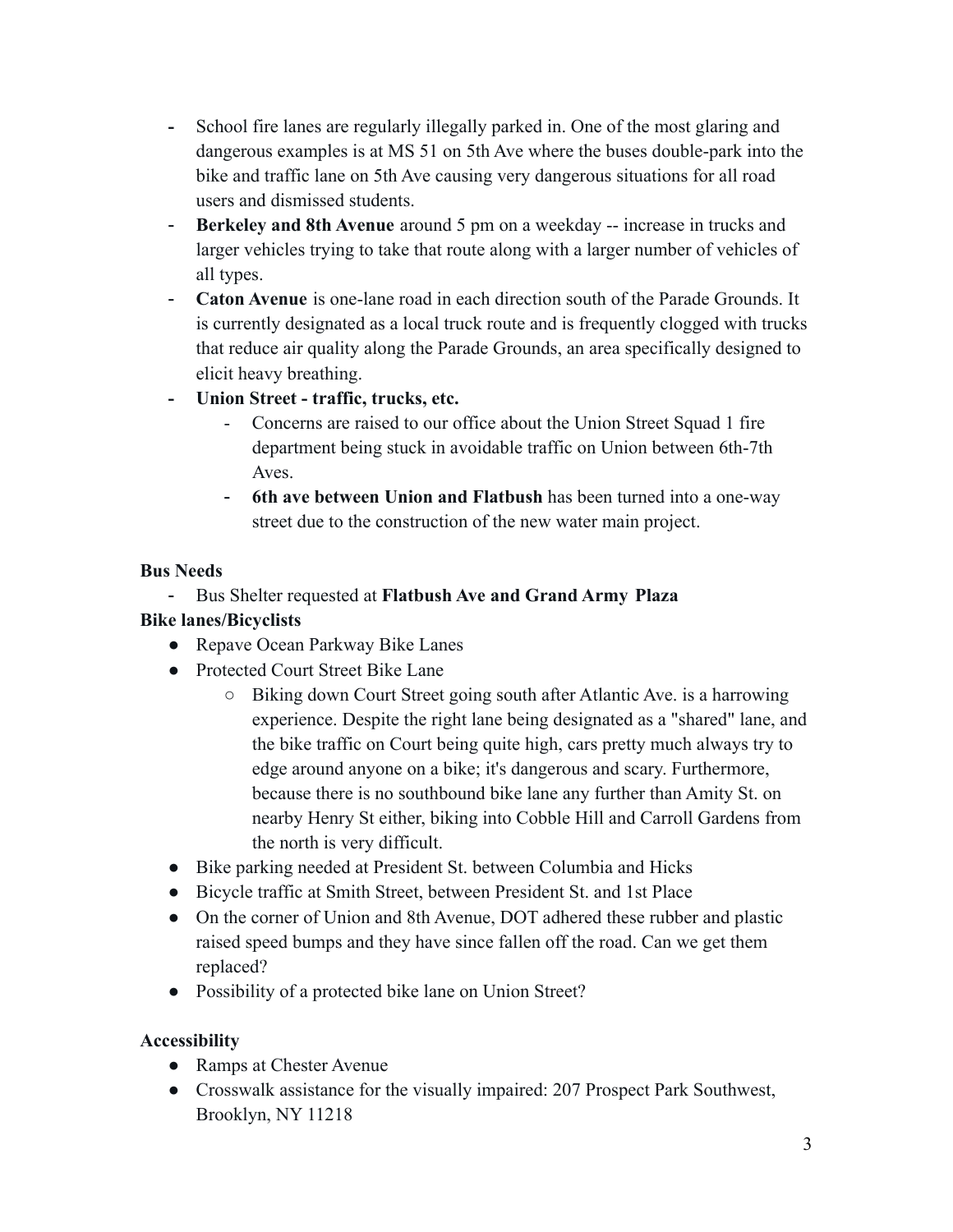## **● Grand Army Plaza**

- Currently walking through the center of Grand Army Plaza (past the fountain) is very difficult with a stroller or wheelchair. The cobbles are uneven and there are stairs on one side with no ramp. Create easy walk-through access so people can walk through the center of GAP instead of going around the outside. Add seating so the area can be used as a space to relax.
- **● Sidewalk repairs:**
	- Sidewalks damaged by roots in Park Slope
	- PPW between 18th street and Bartel Pritchard Square which is paved with brick, many seniors trip over the bricks. Assembly Member Bobby Carroll tried to repave the street
	- *Green-Wood Cemetery:*
		- The sidewalks are in disrepair, the metal fencing needs to be scraped/painted, the cement needs to be repaired/replaced and garbage is constantly being dumped in various perimeter locations and Green-wood's hard-working staff just cannot keep up while dealing with the additional burden the pandemic has brought onto its already overworked staff
		- The southern entrance has no pedestrian crosswalk, people cross through traffic, and need a proper crosswalk

## <span id="page-3-0"></span>**Speed humps**

- **●** Seeley Street
- **●** 12th Street between 6th and 7th Avenues. We desperately need speed bumps to be installed
- **●** Speed signs near all schools and at certain entrances to Prospect Park called radar signs that are lit
- **●** Streets in desperate need of a redesign (including most of Flatbush Ave and its intersecting streets
- **●** 9th street between PPW and 8th Avenue
- Speed Bump on 1st street between 7th and 8th ave neighbors have requested speed bumps multiple times. This street is one of the streets very close to the school PS 321.
- School speed zone at PS 107 in 8th Ave and Park Slope
- Speed bumps are needed on all corners of East 2nd and Avenue C
- Northbound turn lane on 11th ave to 18th Street

### <span id="page-3-1"></span>**Open Spaces/Open Streets**

- **Ocean Parkway: are there any plans to revitalize this stretch of open space?**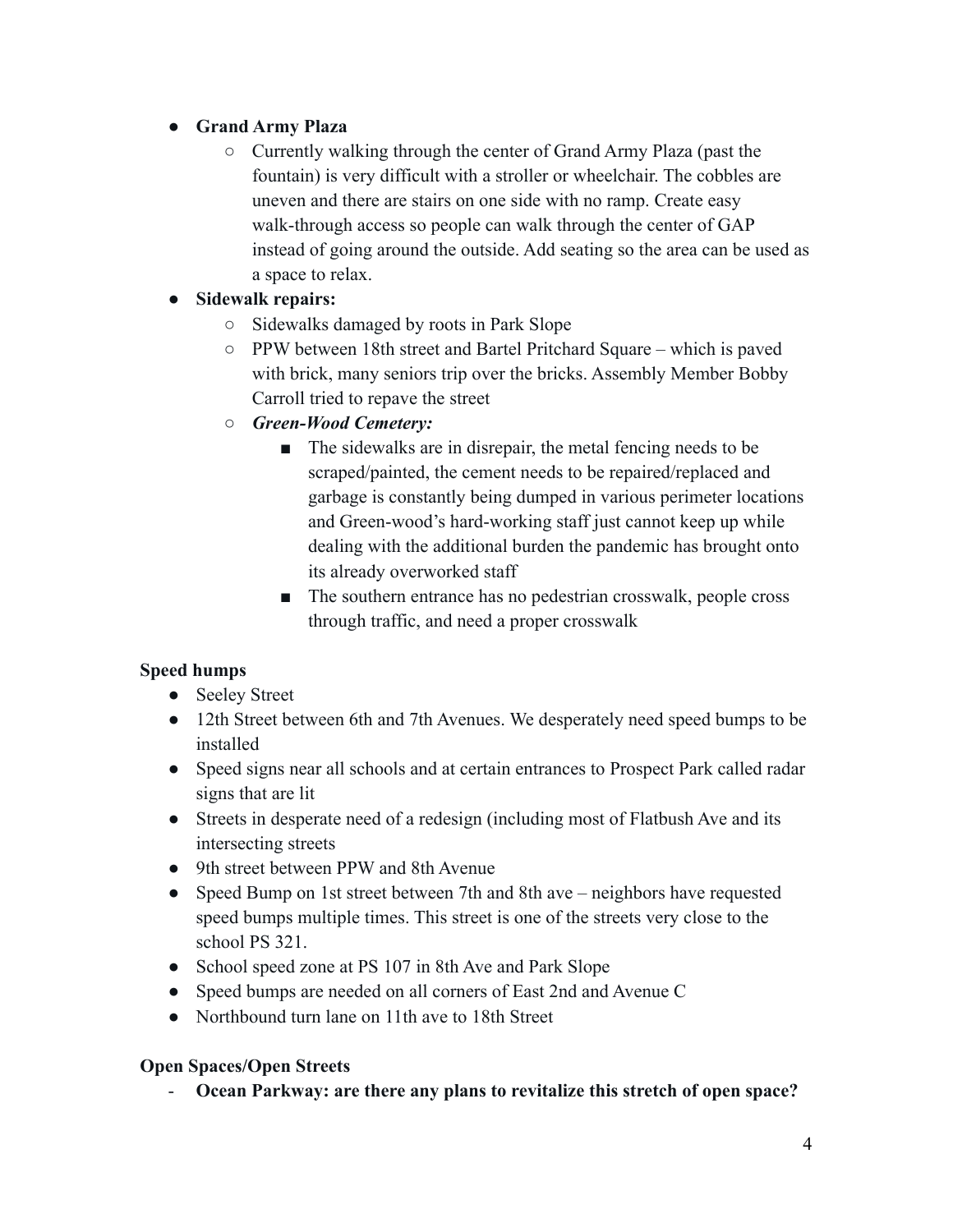- **Two NYC Parks' Greenspace cement triangles at 36th Street and Church Avenue & Old New Utrecht and 37th Street, Old New Utrecht, and 14th Ave** would be much improved if given the bench and landscape treatment of the triangle at Flatbush and 7th Ave. They are very attractive and welcoming to passersby--unlike the ones on edge of Kensington which are forgotten abandoned spaces.
- **Col Cook Sq.** attracts delivery people and bicyclists for lunch as well as locals, but doesn't have enough benches or flexible seating to handle the assorted groups.
- **Caton** facing Greenwood Cemetery: more seats and/or flexible seating, more trash cans so people have assigned spots to dump their garbage.
- **- Park Slope Plaza: 4th St. off 5th Ave:**
	- 4th St. off 5th Ave. is a cul-de-sac in between a middle school (student population: 1400+) and an overutilized playground and small park. The area is currently utilized as a private parking lot. It would better serve the community if it was a car-free plaza with tables and chairs, where people can play, eat and relax. We have seen this space dedicated to relaxation and entertainment one day per week as a result of the work of the 5th Avenue Business Improvement District and Old Stone House. Doing this kept people safe because they could be outside during COVID, for example

#### **Brooklyn Waterfront Greenway**

There is also a growing issue of people driving and parking cars along the greenway. There are 2 main hot spots:

- Real protection around the greenway in the form of permanent rigid bollards or other vehicle blockers.
- Several DOT employees who work out of the new temporary operations site on Columbia Street between Kane and Degraw parked on the greenway earlier this month. Our office received multiple emails about this!
- Drivers of privately owned and commercial vehicles are driving on and sometimes parking on the greenway along Van Brunt Street between Degraw and Hamilton. Some of this is due to traffic on Van Brunt and some is due to Port Authority operations (particularly problematic when ships arrive and vehicles queue on the greenway). The Port Authority said they addressed the situation internally back in November but it continues to this day. We need your help reaching into PANYNJ leadership and potentially asking them to address it by adding physical barriers/bollards at their entrances to keep vehicles from driving onto the greenway.